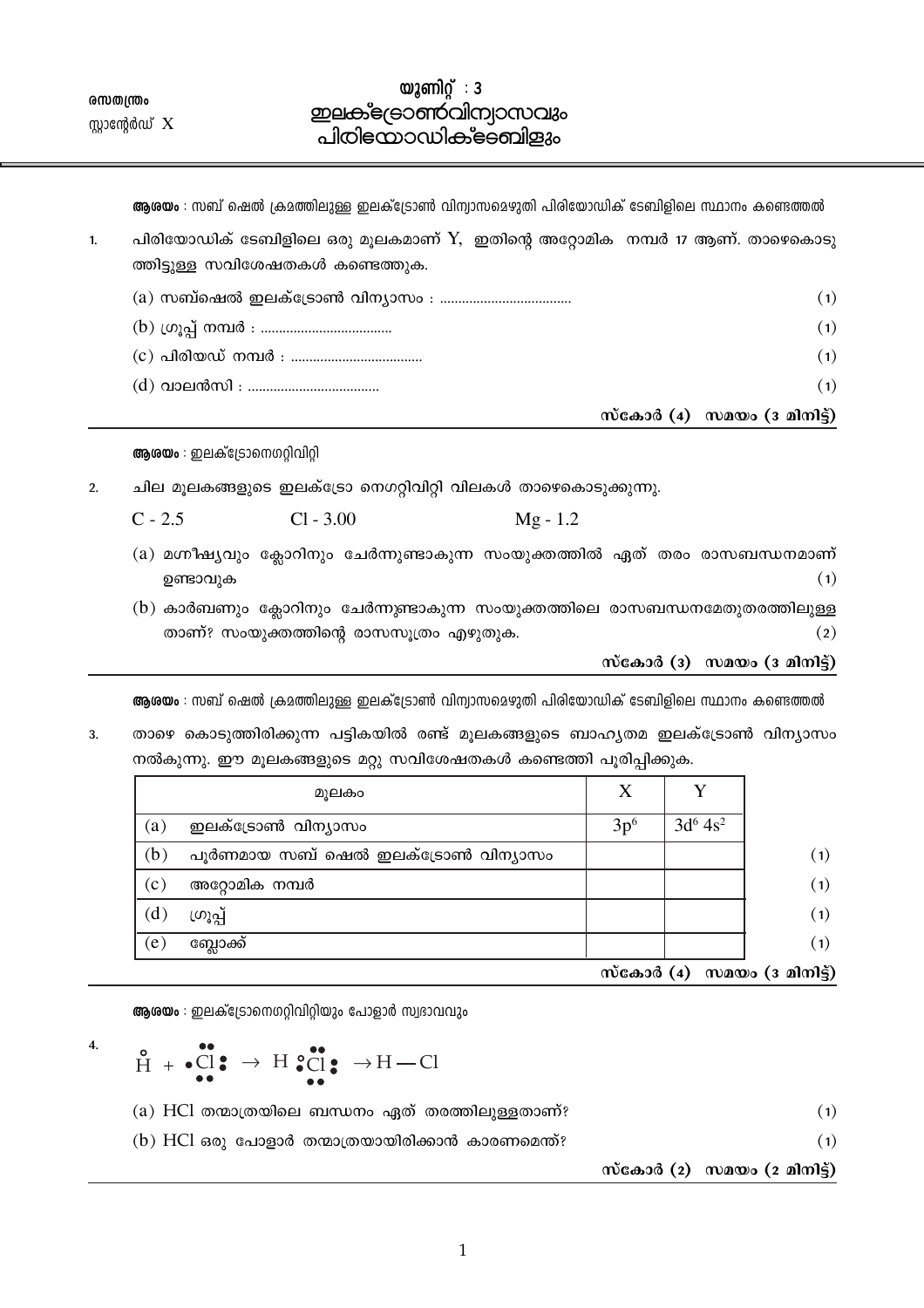ആശയം : സബ്ഷെൽ ക്രമത്തിലുള്ള ഇല്ക്ട്രോൺ വിന്യാസമെഴുതി പിരിയോഡിക് ടേബിളിലെ സ്ഥാനം കണ്ടെത്തൽ

ഒരു മൂലകത്തിന്റെ പ്രതീകം <sub>s</sub>O എന്ന് സൂചിപ്പിച്ചിരിക്കുന്നു. താഴെകൊടുത്തിരിക്കുന്നവ കണ്ടെത്തുക.  $5<sub>1</sub>$ 

|                                                     | സ്കോർ $(4)$ സമയം $(4 \text{ and } 6)$ |
|-----------------------------------------------------|---------------------------------------|
| (d) ഇലക്ട്രോനെഗറ്റിവിറ്റി   കൂടുതൽ    കുറവ്         | (1)                                   |
| (c) 's' സബ്ഷെല്ലുകളിലുള്ള ആകെ ഇലക്ട്രോണുകളുടെ എണ്ണം | (1)                                   |
| $\lambda$ സബ്ഷെൽ ക്രമത്തിലുള്ള ഇലക്ട്രോൺ വിന്യാസം   | (1)                                   |
| (a) ആകെ ഇലക്ട്രോണുകളുടെ എണ്ണം                       | (1)                                   |

ആശയം : സബ്ഷെൽ ക്രമത്തിലുള്ള ഇലക്ട്രോൺ വിന്യാസം

നിക്കലിന്റെ (Ni) അറ്റോമിക നമ്പർ 28 ആണ്. താഴെകൊടുത്തിട്ടുള്ളവയുടെ സബ്ഷെൽ ഇലക്ട്രോൺ 6. വിന്യാസമെഴുതുക

|  | സ്കോർ (3) സമയം (3 മിനിട്ട്) |
|--|-----------------------------|
|  | (1)                         |
|  | (1)                         |
|  | (1)                         |

ആശയം : സബ്ഷെൽ ക്രമത്തിലുള്ള ഇലക്ട്രോൺ വിന്വാസം

കോളം ' $A'$  യിൽ മൂലകസ്വഭാവവും കോളം ' $B'$  യിൽ ഗ്രൂപ്പ് നമ്പരും, കോളം ' $C'$  യിൽ അയോണീക  $\overline{7}$ . രണ ഊർജവും നൽകിയിരിക്കുന്നു. ശരിയായ ബന്ധം കണ്ടെത്തുക.

|                           |    |                       | സ്കോർ (3) സമയം (3 മിനിട്ട്) |
|---------------------------|----|-----------------------|-----------------------------|
| അലോഹം<br>(C)              |    | $1256 \text{ kJ/mol}$ | (1)                         |
| (b) അലസവാതകം              | 17 | $496 \text{ kJ/mol}$  | (1)                         |
| (a) ക്രിയാശീലം കൂടിയ ലോഹം | 18 | $2372$ kJ/mol         | (1)                         |
| A                         |    |                       |                             |

ആശയം : ഇലക്ട്രോനെഗറ്റിവിറ്റിയും പോളാർ സ്വഭാവവും

 $H<sub>2</sub>O$  യിലെ രാസബന്ധനം ചിത്രീകരിച്ചിരിക്കുന്നത് ശ്രദ്ധിക്കുക. 8.



- (a) ഇതിലെ രാസബന്ധനം ഏതുതരത്തിലുള്ളതാണ്?  $(1)$
- (b)  $H<sub>2</sub>O$  യുടെ പോളാർ സ്വഭാവത്തെ എങ്ങനെ വിശദീകരിക്കാം?
	- സ്കോർ ( $3)$  സമയം ( $3$  മിനിട്ട്)

 $(2)$ 

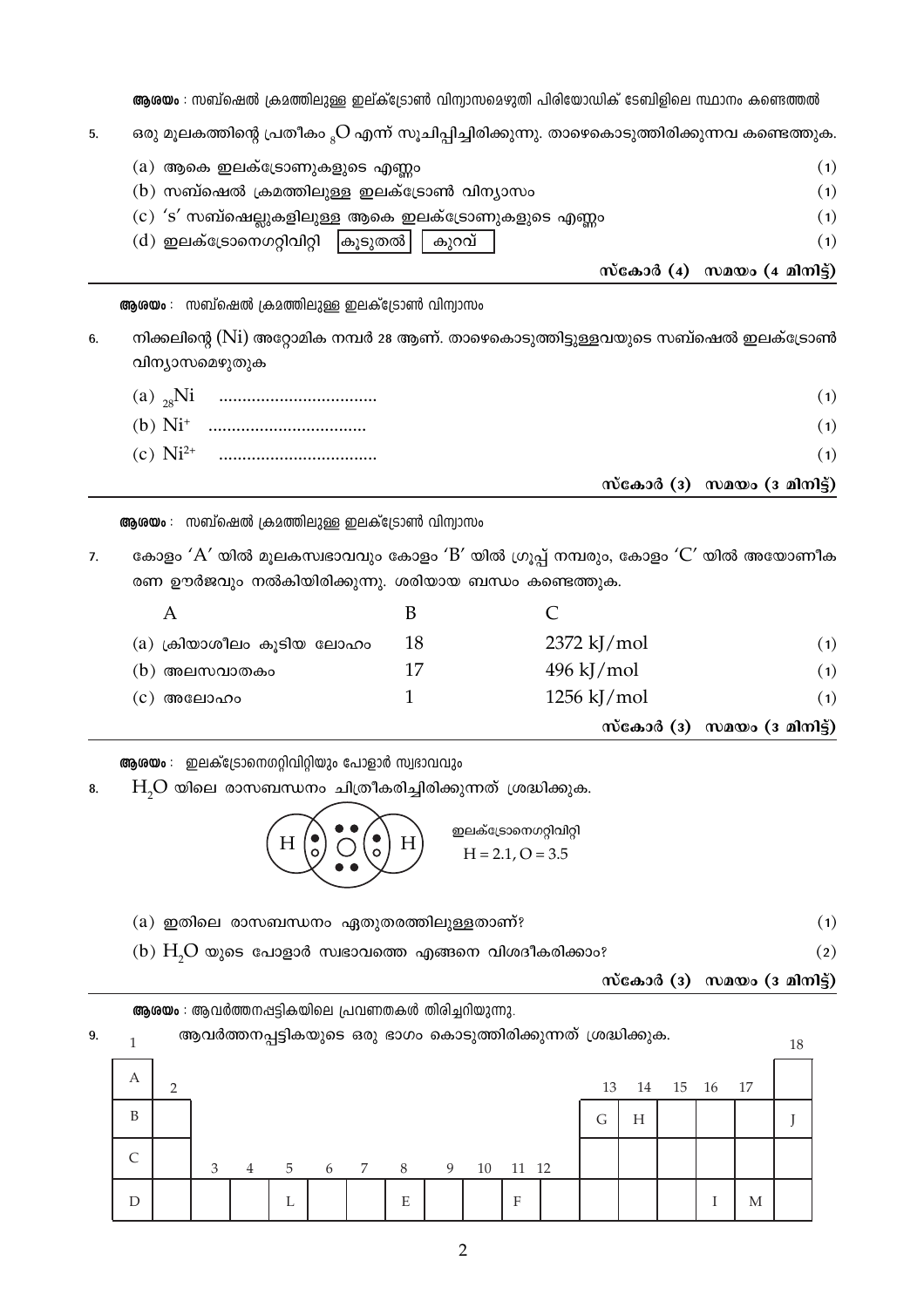|                                               |                                                                    | സ്കോർ (4) സമയം (4 മിനിട്ട്) |
|-----------------------------------------------|--------------------------------------------------------------------|-----------------------------|
| (d) ഒന്നാം ഗ്രൂപ്പിലെ ഏറ്റവും വലിയ ആറ്റം ഏത്? |                                                                    | (1)                         |
|                                               | (c) അയോണീകരണ ഊർജം ഏറ്റവും കൂടിയ മൂലകമേത്?                          | (1)                         |
|                                               | (b) അവസാനത്തെ രണ്ട് സബ്ഷെല്ലുകളിൽ 3 $d^3 4s^2$ ഘടനവരുന്ന മൂലകമേത്? | (1)                         |
|                                               | (a) ബാഹൃതമ ഷെല്ലിൽ 7 ഇലക്ട്രോൺ വരുന്ന മൂലകമേത്?                    | (1)                         |

ആശയം : സബ്ഷെൽ ക്രമത്തിലുള്ള ഇലക്ട്രോൺ വിന്യാസമെഴുതുന്നതിനുള്ള ശേഷി നേടുന്നതിന്.

ക്ലാസിൽ അധ്യാപകൻ കോപ്പറിന്റെ ഇലക്ട്രോൺ വിന്യാസം എഴുതാൻ പറഞ്ഞപ്പോൾ ഒരു കുട്ടി  $10.$ ബോർഡിൽ എഴുതിയത് ഇപ്രകാരമാണ്.

 $_{29}Cu = 1s^2 2s^2 2p^6 3s^2 3p^6 3d^9 4s^2$ 

മറ്റ് പല കുട്ടികളും ഇത് തെറ്റാണെന്ന് പറഞ്ഞു.

- (a) നിങ്ങൾക്ക് ഇത് ശരിയായി എഴുതാമോ? ഉത്തരത്തിന്റെ വിശദീകരണം നൽകുമോ?  $(2)$
- (b) എങ്കിൽ  $Cu^{2+}$  ന്റെ ഇലക്ട്രോൺ വിന്യാസം എന്തായിരിക്കും?

സ്കോർ (3) സമയം  $(4 \text{ and } 3)$ 

 $(1)$ 

ആരയം : പിരിയോഡിക് ടേബിളിലെ ലോഹങ്ങളുടെ സ്ഥാനവും ക്രിയാശിലവും

ക്രിയാശീല ശ്രേണി  $11.$ 

K Na Ca Mg Al

പിരിയോഡിക് ടേബിളിലെ മൂലകങ്ങളുടെ സ്ഥാനം

4-ാം പിരിയഡ് 1-ാം ഗ്രൂപ് K

Na 3-00 പിരിയഡ് 1-00 ഗ്രൂപ്

- Ca 4-ാം പിരിയഡ് 2-ാം ഗ്രുപ്പ്
- $Mg$  3-ാം പിരിയഡ് 2-ാം ഗ്രുപ്
- Al 3-ാം പിരിയഡ് 13-ാം ഗ്രുപ്പ്

മുകളിൽ കൊടുത്തിരിക്കുന്ന സൂചനകൾ വിശകലനം ചെയ്ത് ശരിയായ പ്രസ്താവന കണ്ടെത്തുക.

- $(a)$  ക്രിയാശീലം കൂടിയ ലോഹങ്ങൾ പിരിയോഡിക് ടേബിളിന്റെ ഇടത് ഭാഗത്ത് കാണപ്പെടുന്നു.
- $(b)$  ഗ്രുപ്പിൽ താഴോട്ട് വരുന്നതിനനുസരിച്ച് ക്രിയാശീലം കുടുന്നു.
- (c) ലോഹങ്ങളുടെ ക്രിയാശീലവും പിരിയോഡിക് ടേബിളിലെ സ്ഥാനവും തമ്മിൽ ബന്ധമൊന്നു മില്ല.

സ്കോർ  $(2)$  സമയം  $(3 \text{ and } 3)$ 

**ആശയം** : ഷെല്ലുകൾ, സബ്ഷെല്ലുകൾ ഇവയിലെ ഇലക്ട്രോൺ വിന്വാസത്തെപ്പറ്റിയുള്ള ധാരണ നേടുന്നതിന്.

- രണ്ട് മൂലകങ്ങളെപ്പറ്റിയുള്ള സൂചനകൾ നൽകിയിരിക്കുന്നു. ഇതിനെ ആസ്പദമാക്കി ചുവടെയുള്ള  $12.$ ചോദ്യങ്ങൾക്ക് ഉത്തരമെഴുതുക.
	- 3-ാം പിരിയഡ് 17-ാം ഗ്രുപ്പ്  $\mathsf{A}$
	- 3-ാം പിരിയഡ് 13-ാം ഗ്രൂപ്പ്. B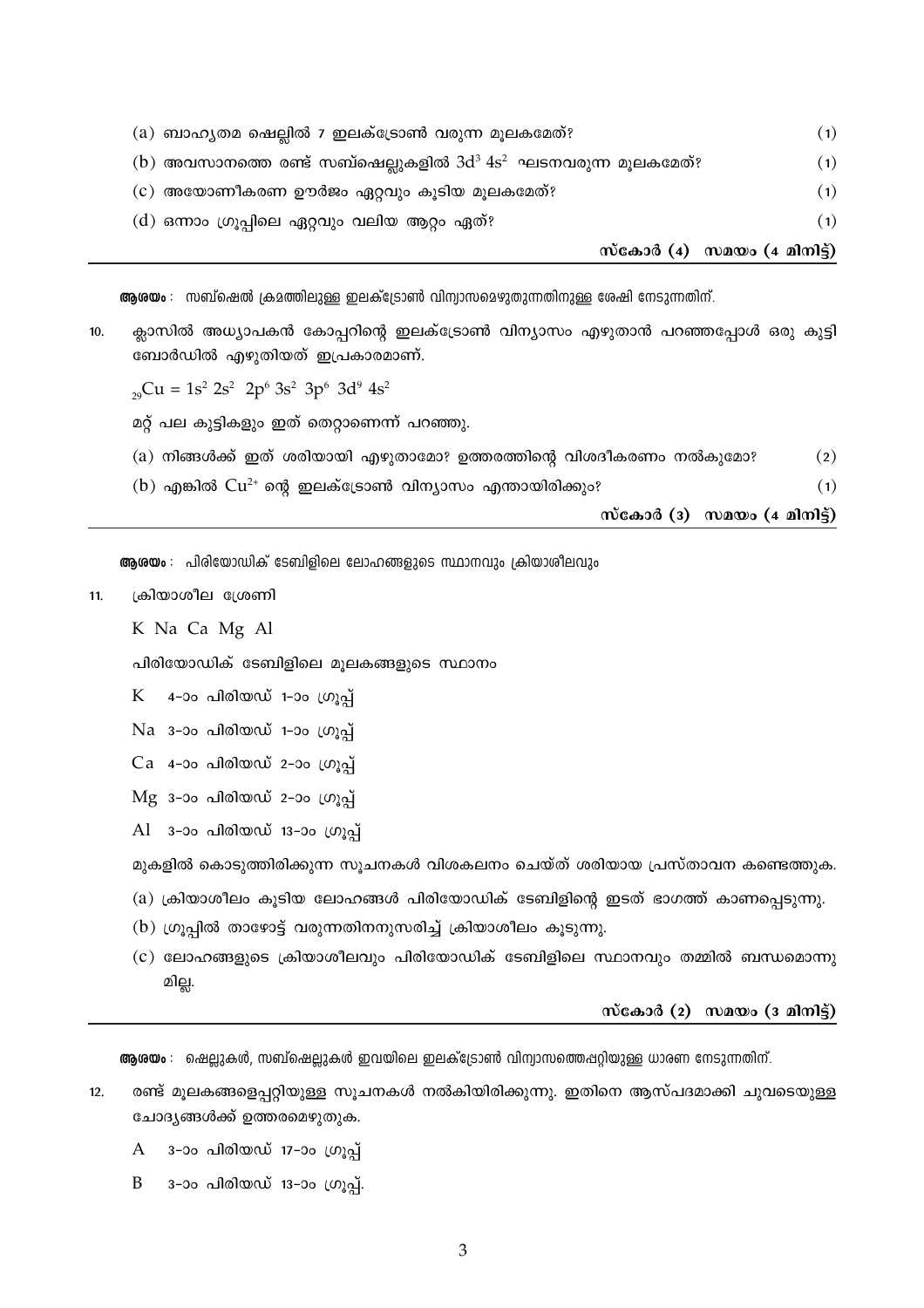| (a) A യിലും B യിലും എത്ര ഷെല്ലുകൾ വീതം ഉണ്ടായിരിക്കും?                        | (1) |
|-------------------------------------------------------------------------------|-----|
| (b) A യുടെയും B യുടെയും സബ്ഷെൽ ഇലക്ട്രോൺ വിന്യാസമെഴുതുക?                      | (2) |
| (c) A യും B യും ചേർന്നുണ്ടാകുന്ന സംയുക്തത്തിലെ രാസബന്ധനം ഏത് തരത്തിലുള്ളതാണ്? |     |
| ഇതിന്റെ രാസസൂത്രം എഴുതുക.                                                     | (2) |

## metao (5) mano (5 anong)

**ആശയം** : മൂലകങ്ങളുടെ സബ്ഷെൽ ഇലക്ട്രോൺ വിന്വാസവും പിരിയോഡിക് ടേബിളിലെ മൂലകത്തിന്റെ സ്ഥാനവും

| 13. | പിരിയോഡിക് ടേബിളിലെ 15–ാം ഗ്രൂപ്പിലെ ഒരു മൂലകമാണ് X. (പ്രതീകം യഥാർത്ഥമല്ല). ഇത് |          |
|-----|---------------------------------------------------------------------------------|----------|
|     | മൂന്നാം പിരിയഡിലാണ്. ഈ മൂലകത്തിൽ                                                |          |
|     | $(1)$ എത്ര ഷെല്ലുകൾ ഉണ്ടാകും?                                                   | (1)      |
|     | $(2)$ എത്ര സബ്ഷെല്ലുകളിൽ ഇലക്ട്രോണുകൾ ഉണ്ടാകും?                                 | (1)      |
|     | $(3)$ ബാഹൃതമ ഷെല്ലിലെ ഇലക്ട്രോണുകളുടെ എണ്ണം                                     | (1)      |
|     | (4) ഇത് ലോഹമാണോ അലോഹമാണോ? ഉത്തരം സാധൂകരിക്കുക.                                  | $\rm(2)$ |

m·cand (5) max (5 and 5)

**ആശയം** : മൂലകങ്ങളുടെ സബ്ഷെൽ ഇലക്ട്രോൺ വിന്വാസവും പിരിയോഡിക് ടേബിളിലെ മൂലകത്തിന്റെ സ്ഥാനവും

14. ചില മൂലകങ്ങളുടെ അവസാനം ഇലക്ട്രോൺ നിറയുന്ന സബ്ഷെല്ലുകൾ തന്നിരിക്കുന്നു. ഇലക്ട്രോൺ വിന്യാസം വിശകലനം ചെയ്ത് ഉചിതമായി ചേർത്തെഴുതുക.

| 4 s <sup>1</sup>        | നിറമുള്ള സംയുക്തം നിർമിക്കുന്ന മൂലകം | (1)               |
|-------------------------|--------------------------------------|-------------------|
| 3 p <sup>5</sup>        | ലോഹം                                 | $\left( 1\right)$ |
| $3s^2$                  | അലോഹം                                | $\mathbf{1}$      |
| 3 d <sup>6</sup><br>(4) | ഏറ്റവും വലിയ ആറ്റമുള്ള മൂലകം         | (1)               |
|                         | $\mathbf{v}$<br>$\sim$ $\sim$        |                   |

സ്കോർ (4) സമയം (4 മിനിട്ട്)

**ആരയം** : വ്യത്വസ്ത ഓക്സീകരണാവസ്ഥയിലുള്ള മൂലകങ്ങൾക്ക് വ്യത്വസ്ത നിറം

15. Fe  ${\rm (OH)}_2$ , Fe  ${\rm (OH)}_3$  എന്നീ പദാർത്ഥങ്ങൾക്ക് വൃതൃസ്ത നിറമാണുള്ളത്. നിറവൃത്യാസത്തിന്റെ കാരണങ്ങൾ ഇലക്ട്രോൺ വിന്യാസത്തിന്റെ സഹായത്തോടെ വിശദീകരിക്കുക.

സൂചന $\cdot$  ഇരുമ്പിന്റെ അറ്റോമിക നമ്പർ = 26

## m്കോർ (3) സമയം (3 മിനിട്ട്)



**ആരയം** : ഇലക്ട്രോൺ വിന്വാസവും പിരിയോഡിക് ടേബിളും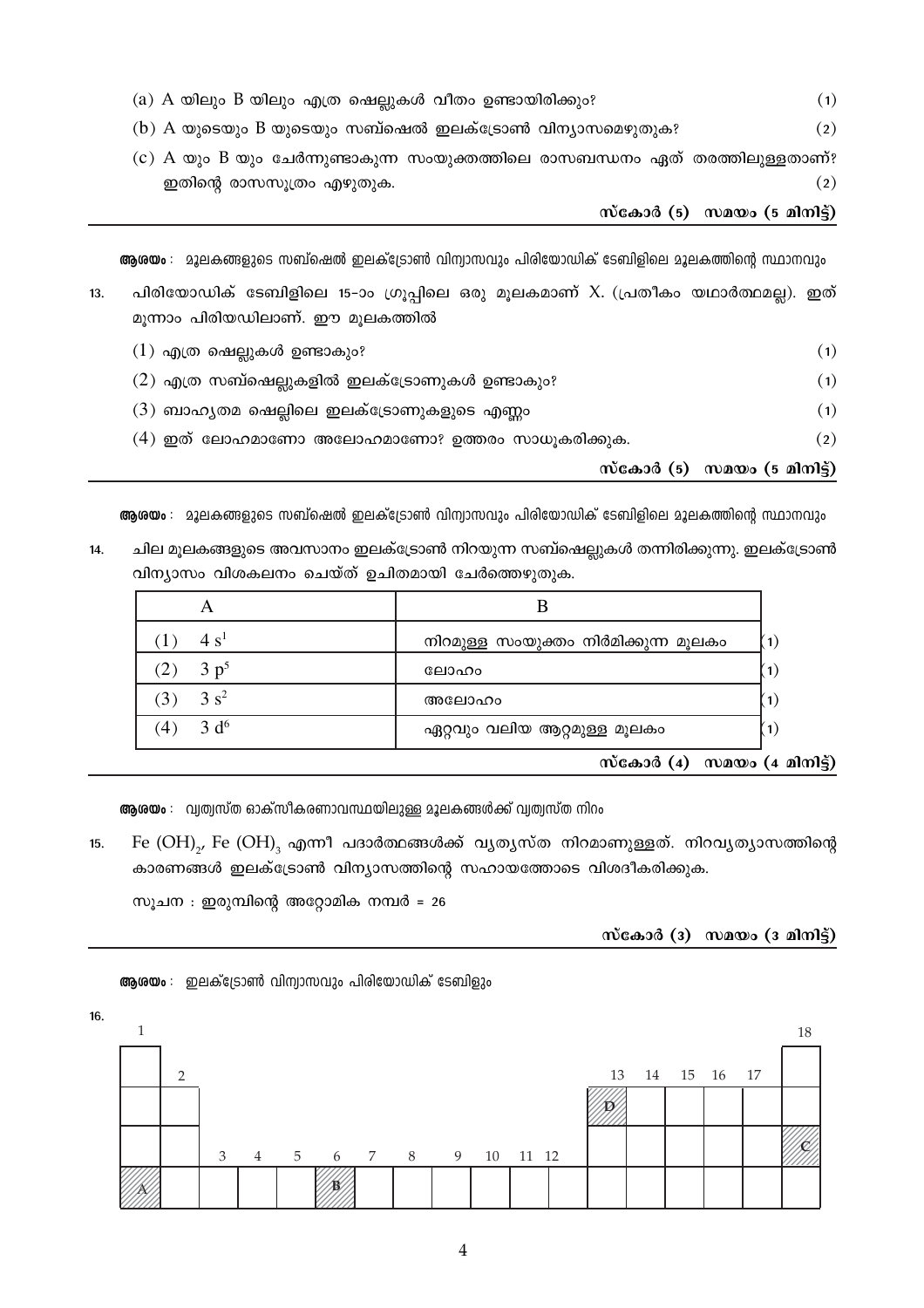ആവർത്തനപ്പട്ടികയുടെ ഒരു മാതൃകയാണിത്. ചില മുലകങ്ങളുടെ ബാഹ്യതമ ഇലക്ട്രോൺ വിന്യാസം ചുവടെ കൊടുക്കുന്നു. പട്ടികയിലെ ഷേഡ് ചെയ് ഭാഗത്ത് വരുന്ന മൂലകങ്ങൾ ഇതിൽ നിന്നും തെര ഞ്ഞെടുക്കുക.

|                                         | സമയം (4 മിനിട്ട്)<br>സ്കോർ (4) |
|-----------------------------------------|--------------------------------|
| $(4)$ 3 d <sup>4</sup> 4 s <sup>2</sup> | (1)                            |
| $(3)$ 3 $p^6$                           | (1)                            |
| $(2)$ 2 $p1$                            | (1)                            |
| $(1)$ 4 s <sup>1</sup>                  | (1)                            |
|                                         |                                |

**ആശയം** :  $f$  ബ്ലോക്ക് മൂലകങ്ങൾ

 $17.$ കേരളത്തിന്റെ കടൽ തീരങ്ങളിൽ കണ്ടുവരുന്ന കരിമണലിൽ അടങ്ങിയ ചില മൂലകങ്ങൾ യുറേനി യം, തോറിയം മുതലായവയാണ്. പിരിയോഡിക് ടേബിളിൽ യുറേനിയവും തോറിയവും  $f$  ബ്ലോക്കി ലാണ്.  $f$  ബ്ലോക്ക് മൂലകങ്ങളുടെ ഏതെങ്കിലും രണ്ട് പ്രത്യേകതകൾ എഴുതുക.  $(2)$ 

ആരയം : സംക്രമണ മൂലകങ്ങൾ

- $18.$ ആവർത്തനപട്ടികയിലെ വിവിധ ബ്ലോക്കുകളുടെ സവിശേഷതകളാണ് കൊടുത്തിരിക്കുന്നത്. ഇത് പരിശോധിച്ച്  $d$  ബ്ലോക്കിന് മാത്രം ബാധകമായത് തെരഞ്ഞെടുത്ത് എഴുതുക.
	- $(a)$  നിറമുള്ള സംയുക്തങ്ങളുണ്ടാവുന്നു.
	- (b) അവസാന ഇലക്ട്രോൺ നിറയുന്നത്  $f$  സബ്ഷെല്ലിലാണ്.
	- (c) വൃത്യസ്ത ഓക്സീകരണവസ്ഥ കാണിക്കുന്നു.
	- $(d)$  1, 2 ഗ്രൂപ്പുകളിലാണ് കാണപ്പെടുന്നത്
	- (e) ലോഹങ്ങളും അലോഹങ്ങളും കാണപ്പെടുന്നു.

സ്കോർ (2) സമയം (3 മിനിട്)

സ്കോർ (5) സമയം (5 മിനിട്ട്)

 $(1)$ 

 $(1)$ 

 $(2)$ 

സ്കോർ (2) സമയം (2 മിനിട്ട്)

ആരയം : സബ്ഷെൽ ഇലക്ട്രോൺ വിന്വാസം

- ചില മൂലകങ്ങളുടെ ഇലക്ട്രോൺ വിന്യാസം കൊടുത്തിരിക്കുന്നു. (പ്രതീകം യഥാർത്ഥമല്ല)  $19<sub>1</sub>$ 
	- A.  $1s^2$   $2s^2$   $2p^6$   $3s^1$
	- $1s^2$   $2s^2$   $2p^6$   $3s^2$  $B_{\perp}$
	- C.  $1s^2$   $2s^2$   $2p^4$
	- D.  $1s^2$   $2s^2$   $2p^6$   $3s^2$   $3p^5$

ളുടെ രാസസൂത്രം എഴുതുക.

- $(1)$  വാലൻസി 1 ആയ മുലകങ്ങൾ ഏതൊക്കെ?
- $(2)$  ഏതിനാണ് വാലൻസി 2
- $(3)$  A എന്ന മൂലകം C എന്ന മൂലകമായും D എന്ന മൂലകമായും ചേർന്നാൽ ലഭിക്കുന്ന സംയുക്തങ്ങ
- 
- $(1)$
- ളുടെ രാസസുത്രം എഴുതുക.